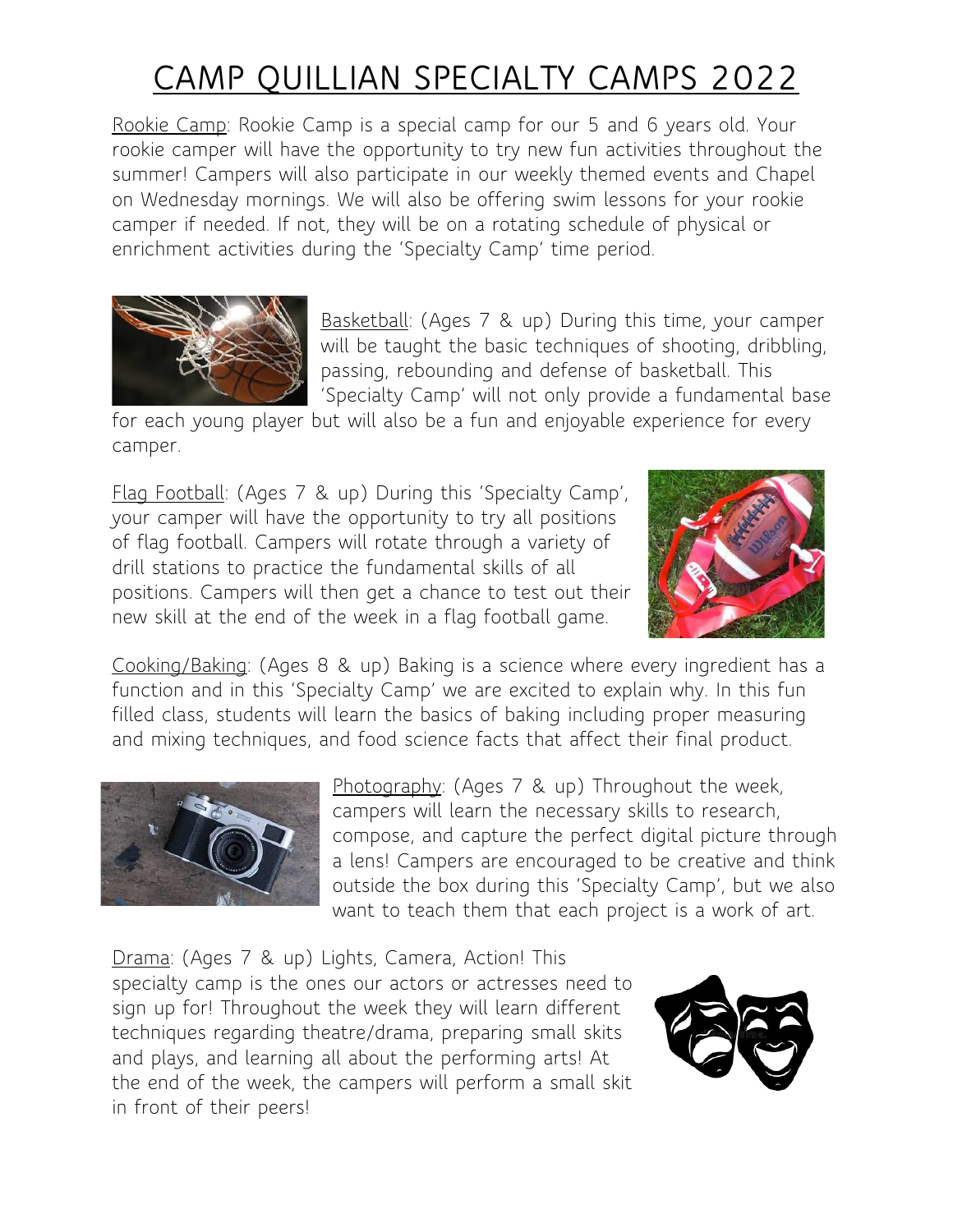Jewelry Making: (Ages 7 & up) Jewelry Making gives the opportunity for students to think outside the box and express themselves through what they can make and wear! This is a fun opportunity to learn a new skill and share it with others. During this specialty camp, they will learn the basics of jewelry-making such as, designing, knotting and bead work; by the time this is over they will have their own handmade jewelry to keep! Happy designing!

Science: (Ages 7 & up) Learning science should be messy and a full of "OOOOOHHH'S" and "AAAAAHHH'S"! This specialty camp is exactly that. Campers will spend the week conducting science experiments and creating projects that are hands-on and mind-blowing. We promise we won't turn your camper into a mad scientist by the end of the week!



Soccer: (Ages 7 & up) What to score a goal this summer? Our soccer camp specialty is the one for you! Our soccer coaches will work with your young athlete to improve their soccer techniques with skills and drills such as, dribbling and passing, receiving the ball on the ground and in the air, and shooting tips and tricks. I can't wait to hear all the campers scream "GOOOOAAAAAALLLLLL" when someone scores this summer!



Detective Camp: (Ages 7 & up) What happened? Who did it? Was in on accident or on purpose? These are the questions you will be asking yourself as you solve mysteries during this specialty camp. Campers will learn how to find evidence, uncover clues and follow their instinct while trying to figure out a mystery.

Golf: (Ages 10 & up) Bring your clubs, we are heading to the local driving range! If you are wanting to learn how to chip, putt, hit iron shots and learn how to properly play golf; this is the specialty camp for you! Campers will be taken to the local driving ranges throughout the week by bus. Get those crazy golf pants out and get ready to practice that swing!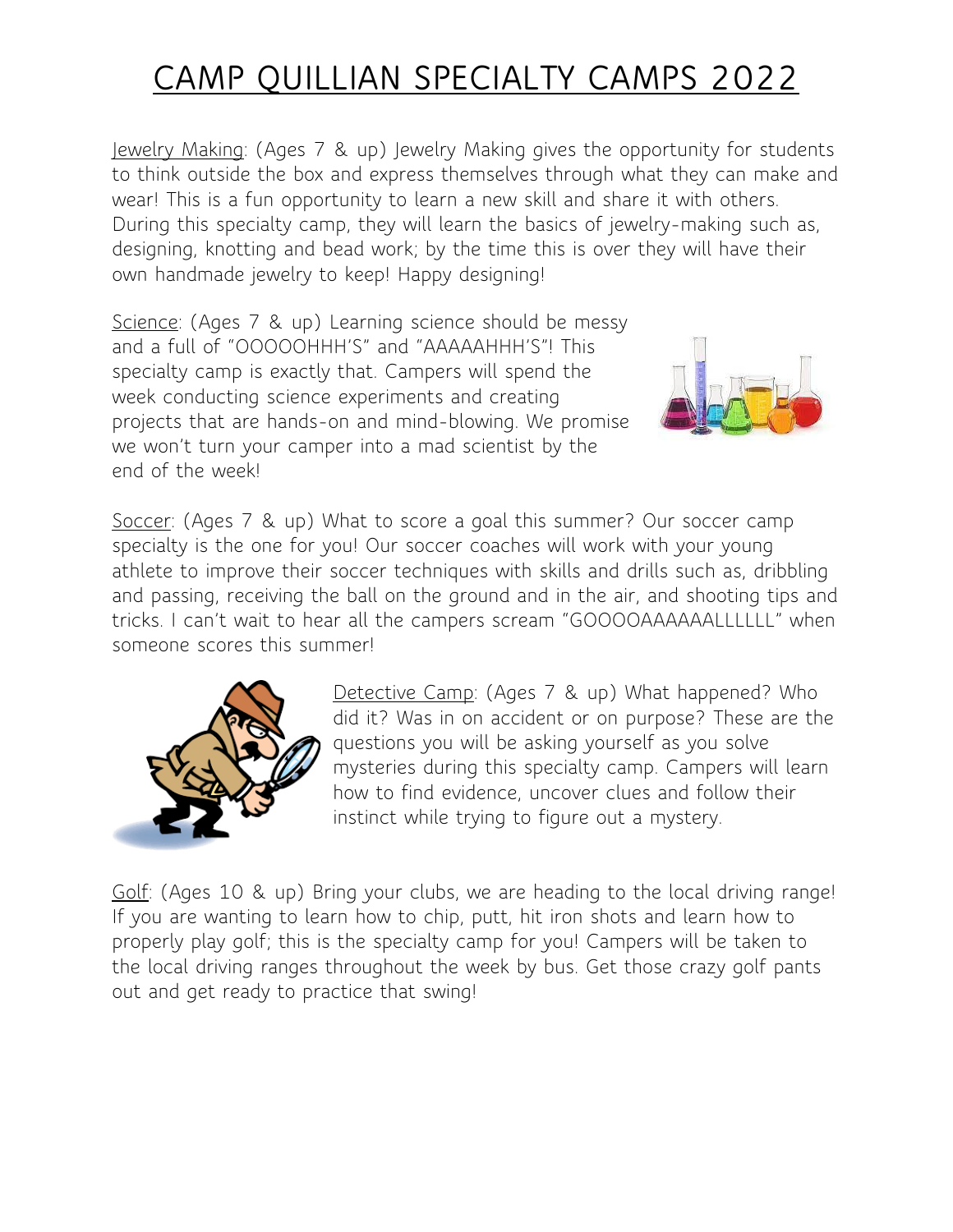Volleyball: (Ages 7 & up) Bump it, Set it, SPIKE IT! Our volleyball specialty camp is taught through drills and exercises that focus on passing, setting, hitting and serving the ball. Our volleyball coaches will assist each camper with developing those skills. By the end of the week, your camper will be rotating around the volleyball court like a pro!





Pickleball: (Ages 8 & up) Do you like ping pong? Do you like tennis? WELL, this is the perfect pick for you! Pickleball is a paddleboard sport that combines element of badminton, table tennis, and tennis. Throughout the week, your camper will learn the rules of pickleball, how to use the equipment properly, how to set up

the court and how to play! Get ready to LOVE this sport, because Quillian sure does!

Baseball: (Ages 7 & up) "Take me out to the ball game, take me out with the crowd"; your camper will be singing this and wanting to go to baseball games after this specialty camp! During the week, our campers with learn the basics of throwing, catching, hitting, pitching and so much more! Can't wait to see you out on the field!

Gardening: (Ages 7 & up) Do you have a green thumb or a love for plants? Let's make this Earth a greener place! Throughout the week, your gardener will learn the basics of keeping plants alive, what soil is best for different plants, and will even get to take their own plant at the end of the week! We will also be taking a trip to Woodchase Park to help care for Quillian's raised garden there! Get your gardening gloves ready!

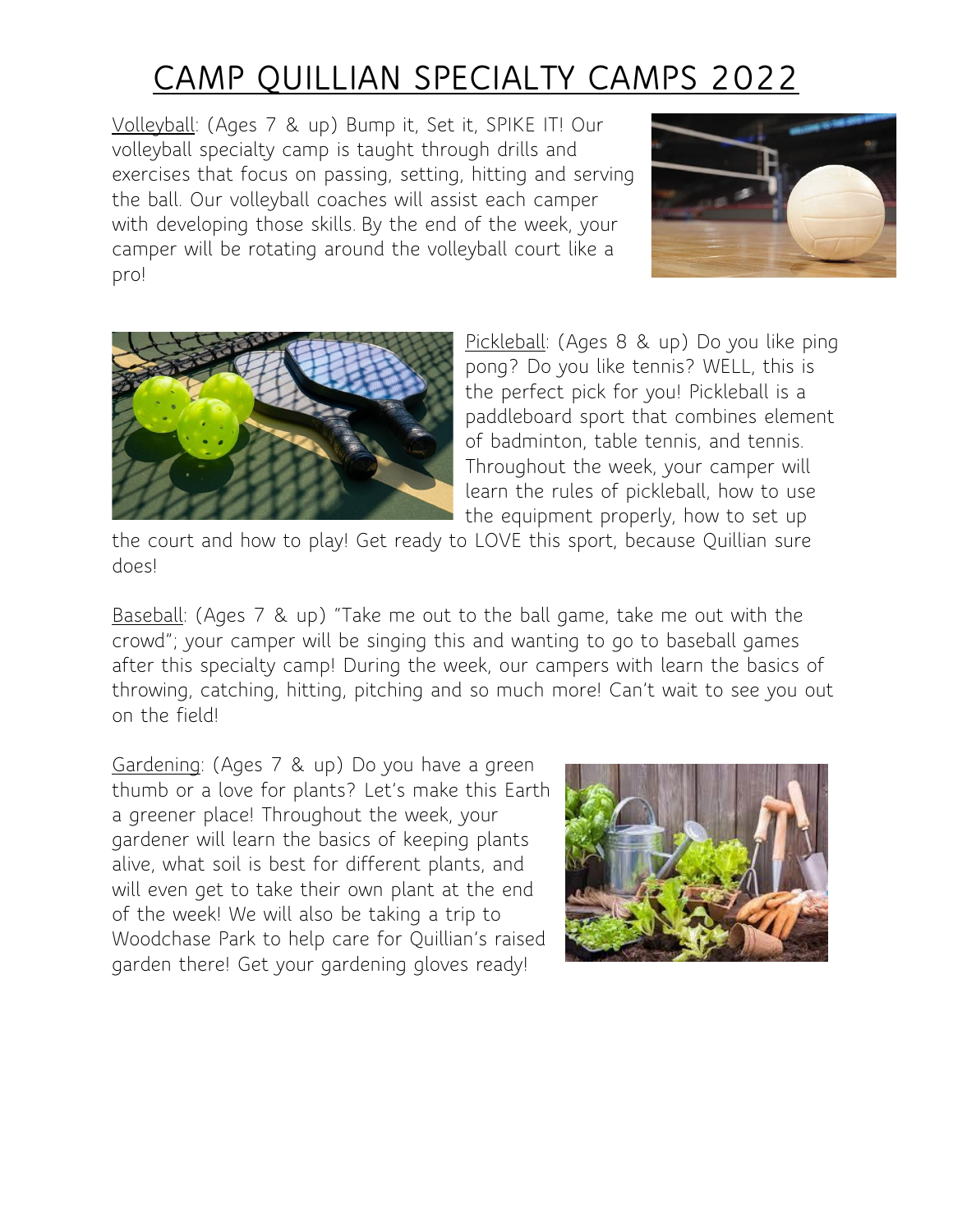

Yoga and Mindfulness: (NEW CLASS ALERT) (Ages 7 & Up) During this specialty camp of Yoga and Mindfulness, you will learn the benefits of yoga, different yoga poses, how to control your breathing and feel in a certain moment. Yoga is an exercise that a lot of people practice in their

day-to-day life, and we are excited for you to participate in this group for the week. Namaste.

Mixed Media Art: (NEW CLASS ALERT) (Ages 7 & up) Calling all artist! This specialty camp is a MUST for you! During the week, campers will be learning all the supplies needed to achieve mixed media art. From paper to paints, to watercolors or acrylic paints, you will learn how to use it all. This specialty camp makes you think outside the box and lets you express yourself through your art! Remember, creativity takes courage!

Camp News: (Ages 8 & up) Do you want to be on TV? Do you want to be a meteorologist for your local news station? Maybe even write an article in the newspaper? We could use your help this week! Campers will get the inside scoop on camp by interviewing campers and staff and creating a newsletter for the week. At assembly in the mornings, you can announce the weather and the big events going on that day. We even have an ending line for you, "This is \_\_\_\_\_, and you are listening to Quillian News in the morning."



Patchwork: (NEW CLASS ALERT) (Ages 8 & up) This specialty camp is all about cross-stitch and fabric work. Each camper will learn the basics about crossstitch and fabrics. Cross-stitch is a form of embroidery that has been around for ages, and it is easy to pick up and learn! There are many of different types of patterns and designs you can do. Each camper will get to take home their final project at the end of the week!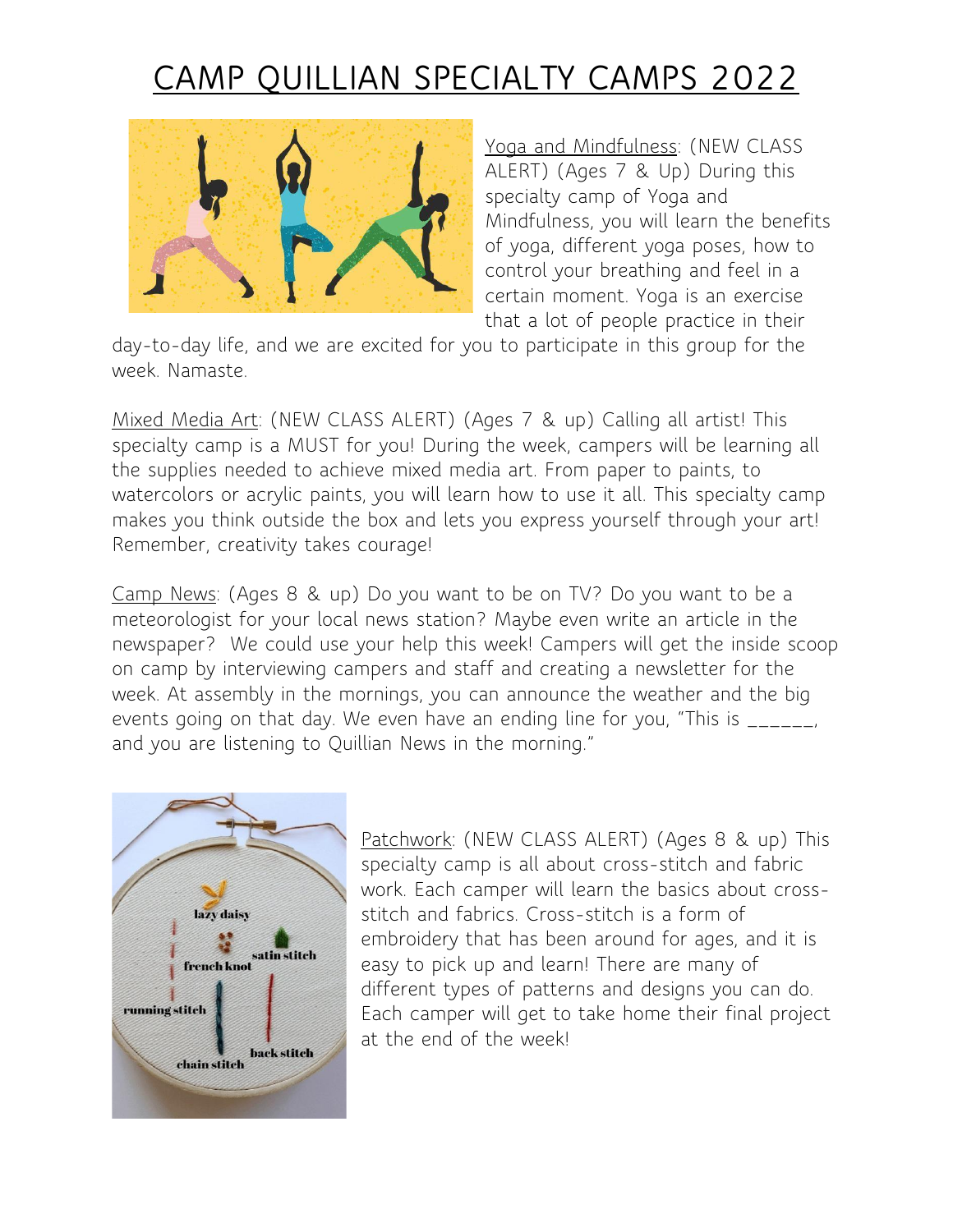Lacrosse: (Ages 7 & up) Lacrosse is one of the oldest sports in America! Lacrosse combines the basic skills used in soccer, basketball, and hockey into a fast-paced activity. Campers will learn all the fundamentals of stick handling, cradling, passing, and shooting. They will also learn how to work as a team and be supportive of others! See you on the field!

Kid City: (Ages 9 & up) Do you like exploring? Do you want to learn more about our city? Kid city will give you that! Each day different businesses will be opening their doors to our campers and giving them behind the scenes tours and access to things only employees can see. Campers will get to see what it takes for businesses to run and operate daily!



Glam Camp: (Ages 7 & up) Do you like bath bombs, DIY skin care or relaxing? Glam camp is going to give you all that and more! Throughout the week, campers will learn how to make bath bombs, body scrubs and so much more! This is a time to take a deep breath and relax after a long school year.



Scrapbooking: (Ages 7 & up) Do you want to save those memories you made a few years ago? Bring in those photos and make a scrapbook out of them! During this time, your camper will learn how to make their memories last a lifetime with a scrapbook. We are excited to see what ideas you come up with!

Dance: (Ages 7 & up) Ready to hit the dance floor and learn some moves? Campers will learn dances styles from contemporary, jazz, and hip hop. Our dancers will get to light up the stage at the end of the week with a fun dance performance! Can't wait to see you on the stage, you're going to crush it!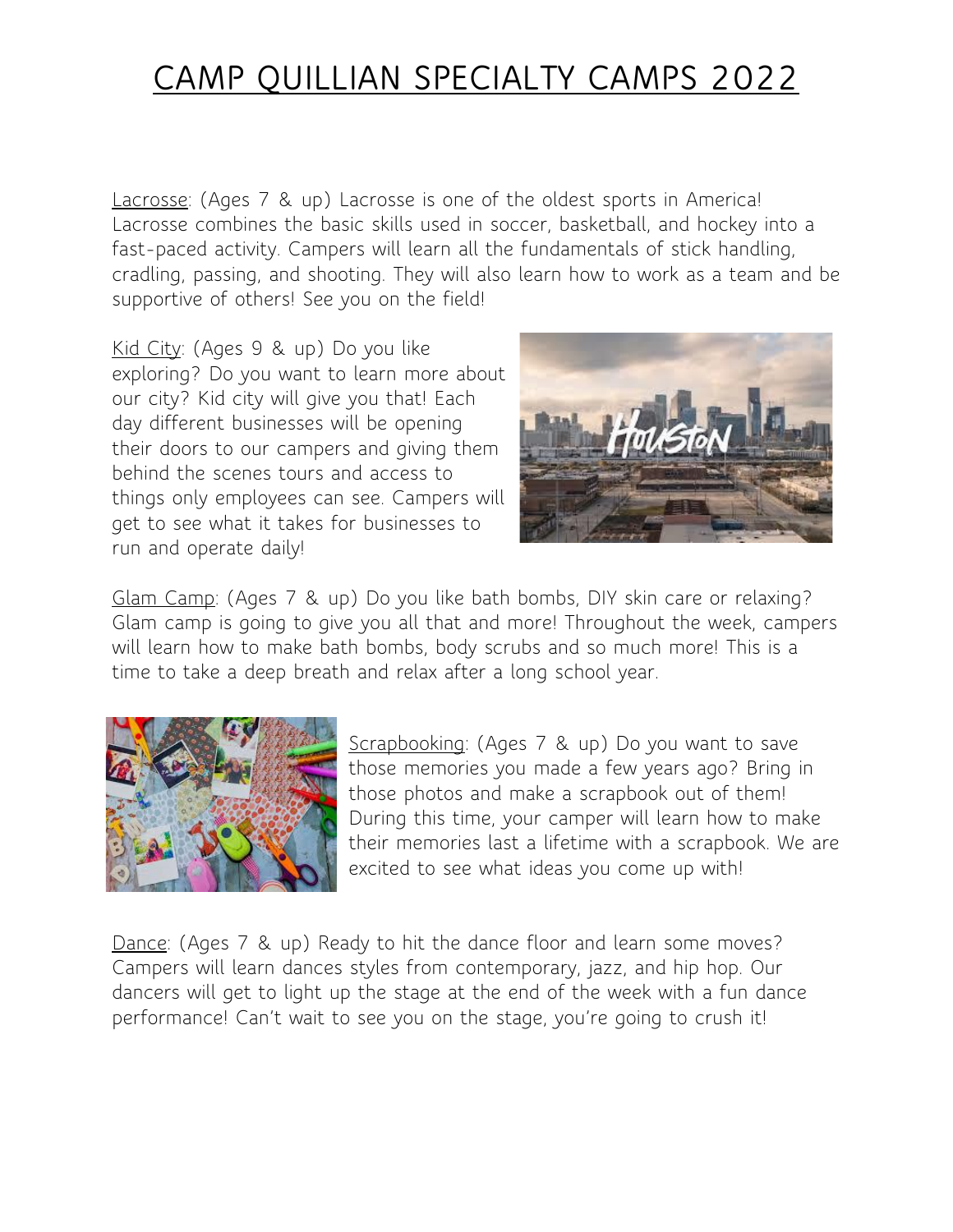MythBusters: (NEW CLASS ALERT) (Ages 8 & up) Have you ever seen the TV show MythBusters? If so, this is exactly what we are doing. Your campers will get to conduct experiments that are either considered a "MYTH" or a "BUST". They will also get to see the episode of the experiment on MythBusters too!





Back to Nature: (Ages 9 & up) This one is for the explorer and the outdoor enthusiast! Each day, our campers will load up on the bus and head to local parks around the West Chase District! Campers will go on hikes and explore the nature and wildlife they find on the trails. We will also teach the campers the '7 Principles of Leave No Trace'. We are excited to start exploring!

Cheer and Tumble: (Ages 7 & up) Five, Six, Seven, Eight! One, Two, Three, Four! Those are the simples counts that Cheerleaders and Tumblers use to help memorize their routine and help them stay on beat. Throughout the week we will be working on proper stretching and then learn basic tumbling techniques and cheers.

Ultimate Sports: (Ages 7 & up) This sport, also known as ultimate frisbee is a non-contact sport that is played all over the world. Throughout the week the campers will learn the basic rules of ultimate frisbee and how to correctly play. There are 5 different discs you throw; it's like using a different club in golf when hitting the ball. You throw you disc in a metal or plastic basket. Get your throwing arm ready!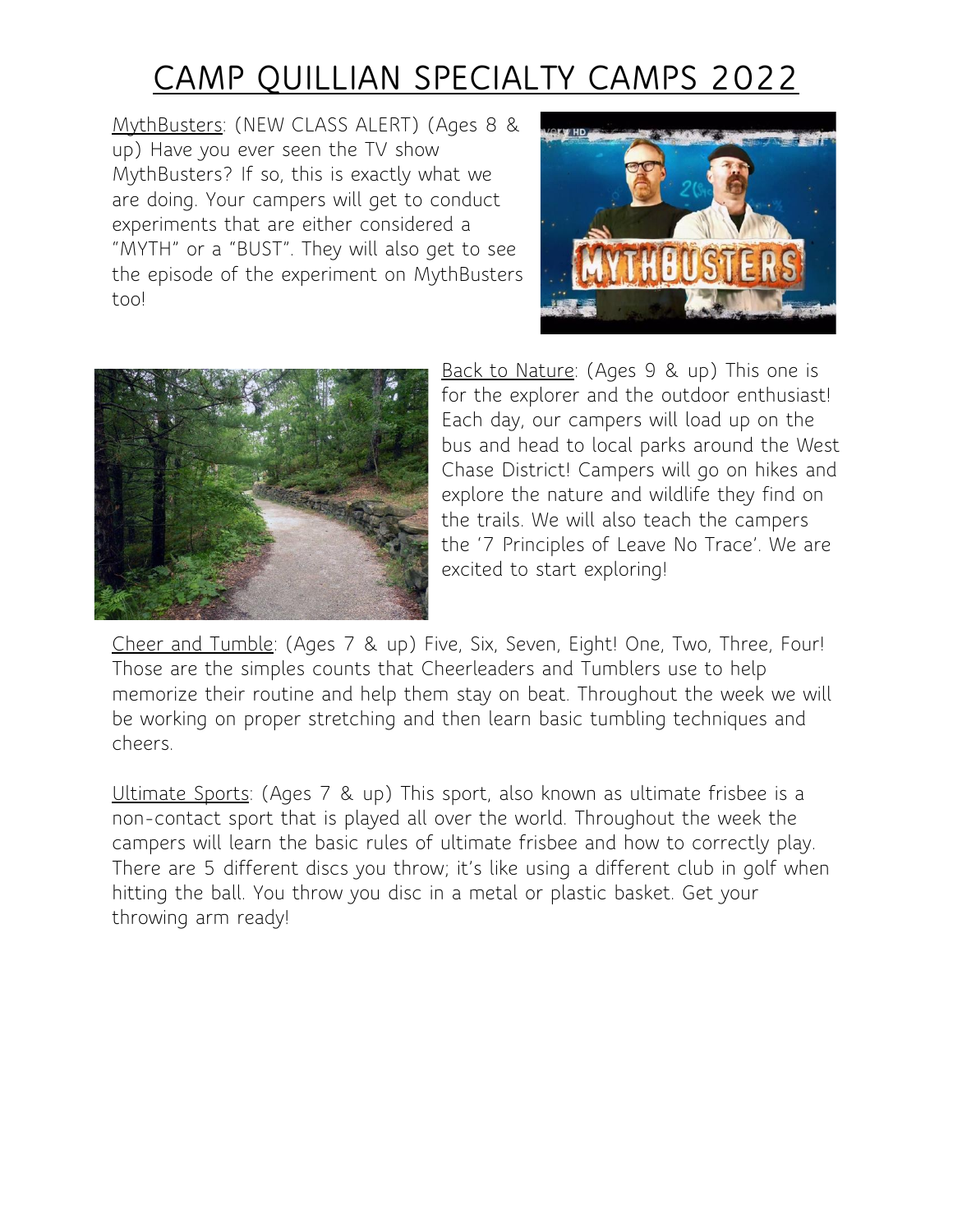Veterinary Science: (NEW CLASS ALERT) (Ages 8 & up) Are you interested in animals? Do you want to be a Vet one day? Well, sign up for this class, NOW! Throughout the week, campers will learn how veterinarians take care of certain animals, what they do to prevent sickness, and a trip



to a local animal shelter to meet a local veterinarian!



Tennis: (Ages 9 & up) Get your rackets ready, we are playing tennis at our local tennis courts this summer! Throughout the week, campers will learn the proper rules, footwork, strokes and serves regarding tennis. Make sure to bring a water bottle and a go-get-em' attitude!

Water Polo: (Ages 8 & up) Do you want to cool off this summer and play sports? Sign up for this specialty camp! Water polo resembles volleyball but in water, of course! During the week, campers will learn how properly learn the rules of water polo, what positions are best for them, and how to work as a team to score a goal! For this camp, we are asking that the camper already knows how to swim prior to signing up.

Swim Lessons: (All ages) During summer camp, we will be offering swimming lessons taught by a company that specializes in it. We will not be offering them every week, but

when they are you may sign your camper up for them. We encourage our 5-6 years old



to participate. If you are older, that is totally fine as well. Make sure to bring your swimsuit and towel!